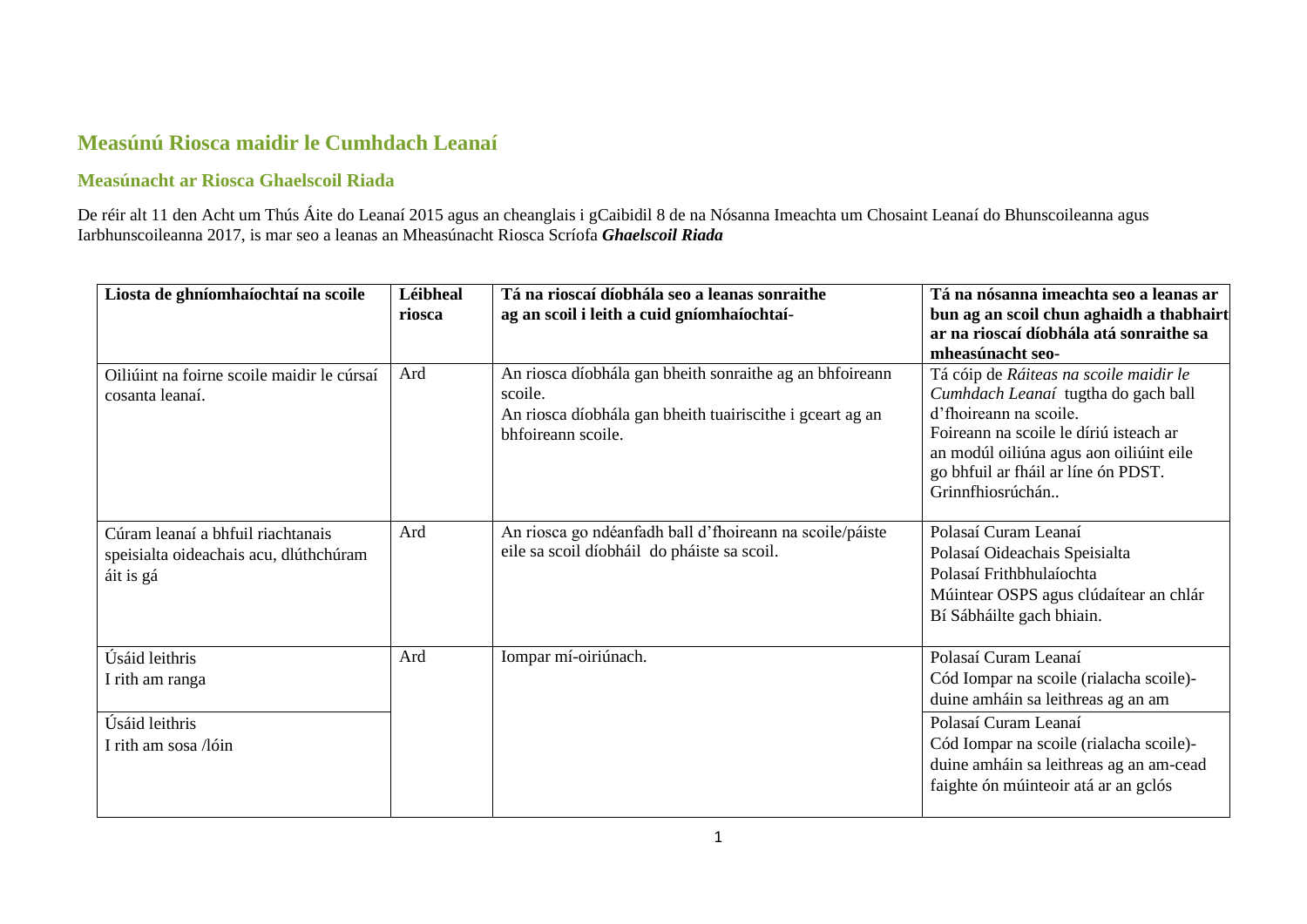| Imeachtaí Spóirt                                                                                                                                                     | Ard | An riosca go ndéanfadh ball d'fhoireann na scoile díobháil<br>do pháiste sa scoil.<br>An riosca go ndéanfadh traenálaí eachtracha díobháil do<br>leanbh sa scoil.                                                                                                                                                            | Féitheoireacht – beirt ó fhoireann<br>na scoile le freastáil ar gach cluiche,<br>blitz, srl. (Fón agus bosca CC a bheith acu)<br>Grinnfhiosrúchan déanta ag gach duine atá<br>bainteach.<br>Múinteoir i gceannas ar an rang i gcónaí-<br>cód iompar i bhfeidhm ag an múinteoir<br>amhain |
|----------------------------------------------------------------------------------------------------------------------------------------------------------------------|-----|------------------------------------------------------------------------------------------------------------------------------------------------------------------------------------------------------------------------------------------------------------------------------------------------------------------------------|------------------------------------------------------------------------------------------------------------------------------------------------------------------------------------------------------------------------------------------------------------------------------------------|
| Imeachtaí taobh amuigh den scoil-<br>Turas scoile/siúlóidí scoile/táisteail ar<br>bhusanna/ cuairt ar an Seipéal/ Cuairt ar<br>an gCaisleáin/Páirc Spraoi/Labharlann | Ard | An riosca go ndéanfadh ball d'fhoireann na scoile nó duine<br>eile díobháil do pháiste agus iad ag glacadh páirte i<br>ngníomhaíochtaí lasmuigh den scoil / trácht                                                                                                                                                           | Féitheoireacht-beirt ón bhfoireann i gcónaí<br>Cód Iompar na Scoile<br>Ráiteas maidir le cumhdach leanaí<br>Ráiteas Sláinte & Sábhailteachta<br>Polasaí Turas Scoile<br>Príomhoide curtha ar an eolas roimh a<br>fhágann páistí na scoile.<br>Cead tuismitheoirí faighte i ríomhphoist.  |
| Dáileadh Cógais<br>Dáileadh Garchabhrach                                                                                                                             | Ard | An riosca go ndéanfadh ball d'fhoireann na scoile díobháil<br>do pháiste sa scoil.                                                                                                                                                                                                                                           | Polasaí Garchabhair agus Leigheas<br>Ráiteas Sláinte, Sábhailteachta<br>Ráiteas maidir le cumhdach leanaí<br>An Cód Iompar                                                                                                                                                               |
| Snámh.                                                                                                                                                               | Ard | An riosca go ndéanfadh ball d'fhoireann na scoile díobháil<br>do pháiste sa scoil.<br>An riosca go ndéanfadh ball d'fhoireann na scoile, ball<br>d'fhoireann eagraíochta eile nó duine eile díobháil do<br>leanbh agus an phaiste ag glacadh páirte i ngníomhaíochtaí<br>lasmuigh den scoil e.g., ceachtanna snámha. Cluichí | Féitheoireacht – múinteoir i gceannas ar an<br>rang i gconaí.<br>Polasaí snámha.<br>Ráiteas maidir le cumhdach leanaí<br>Grinnfhiosrúchan déanta ag gach duine atá<br>bainteach.<br>An Cód Iompar<br>Múintear OSPS-Bí Sábháilte                                                          |
| Lá Spóirt                                                                                                                                                            | Ard | An riosca go ndéanfadh ball d'fhoireann na scoile díobháil<br>do pháiste sa scoil.<br>An riosca go ndéanfadh páiste eile díobháil pháiste sa scoil.<br>An riosca go ndéanfadh oibrí deonach nó cuairteoir díobháil<br>do pháiste sa scoil.                                                                                   | Ráiteas Sláinte & Sábhailteachta<br>Féitheoireacht-Múinteoir i gceannas<br>Cód Iompar na Scoile<br>Ráiteas maidir le cumhdach leanaí                                                                                                                                                     |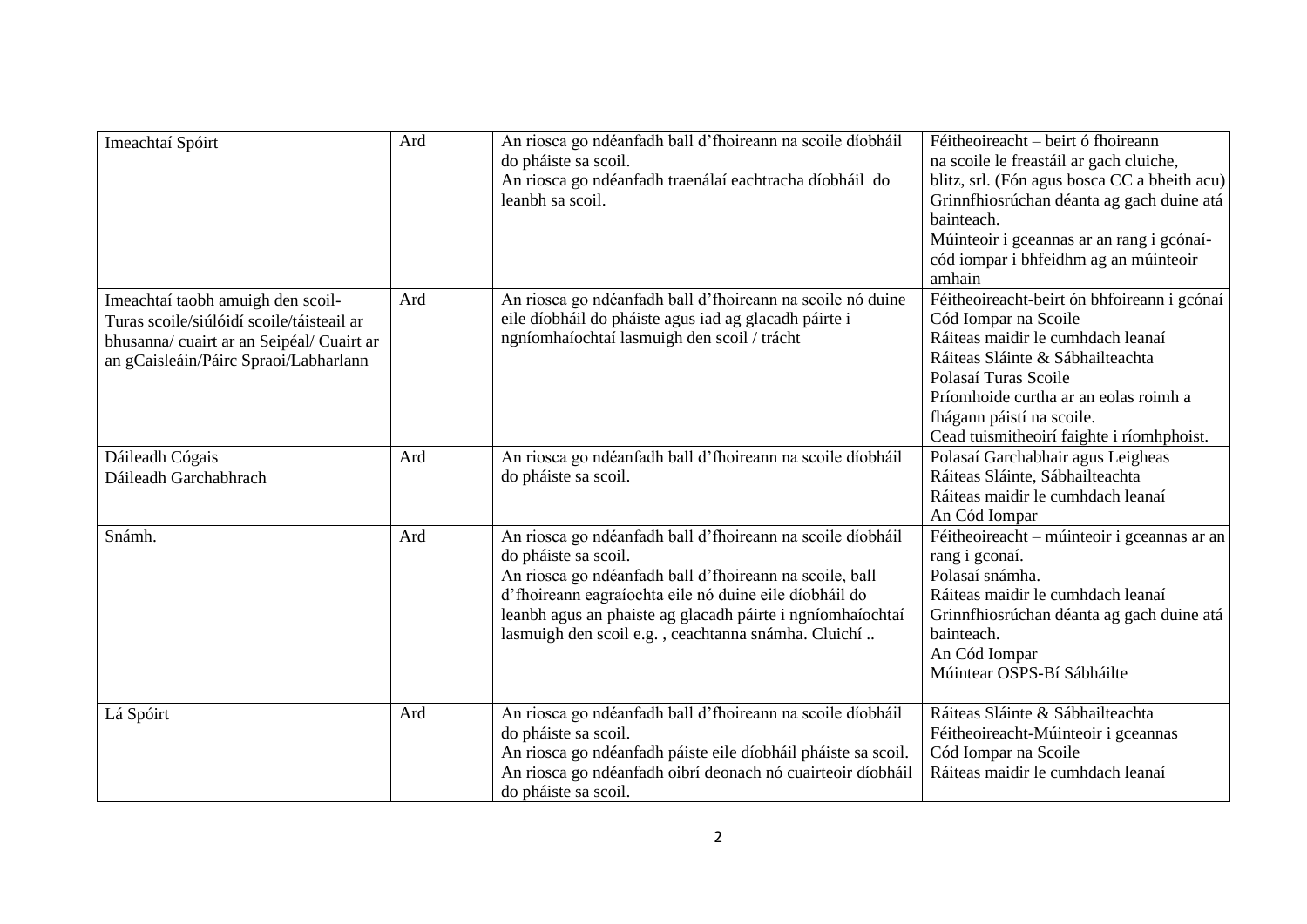| Úsáid halla na scoile ag an gColáiste nó<br>eagraíochtaí eile le linn an lá scoile<br>(toisc go roinntear an halla) | Ard | An riosca go ndéanfadh oibrí deonach nó<br>cuairteoir díobháil do pháiste sa scoil.                                                                                                                                   | Grinnfhiosrúchán.<br>Féitheoireacht: páistí faoi churam an<br>muinteoir ranga<br>Coras cairdis i bhfeidhm. Nós go dtéann<br>páistí ar theachtaireachtaí i mbeirteanna<br>Cumarsáid idir an scoil agus<br>Coláiste an Eachreidh.                                                                       |
|---------------------------------------------------------------------------------------------------------------------|-----|-----------------------------------------------------------------------------------------------------------------------------------------------------------------------------------------------------------------------|-------------------------------------------------------------------------------------------------------------------------------------------------------------------------------------------------------------------------------------------------------------------------------------------------------|
| Úsáid áiseanna lasmuigh de láthair na<br>scoile do ghníomhaíochtaí scoile                                           | Ard | An riosca go ndéanfadh ball d'fhoireann na scoile díobháil<br>do pháiste sa scoil.<br>An riosca go ndéanfadh ball d'fhoireann na scoile, ball<br>d'fhoireann eagraíochta eile nó duine eile díobháil do<br>pháiste.   | Féitheoireacht-Múinteoir i gceannas ar a<br>rang.<br>Ráiteas maidir le cumhdach leanaí<br>An Cód Iompar i bhfeidhm ag an Múinteoir<br>amháin.<br>Ráiteas Sláinte & Sábhailteachta                                                                                                                     |
| Teacht agus imeacht na ndaltaí gach lá.                                                                             | Ard | An riosca go ndéanfaí díobháil do leanbh mar gheall ar<br>easpa mhaoirsiú, páistí fágtha ag an ngéata gan<br>tuismitheoirí.<br>An riosca go ndéanfadh ball d'fhoireann na scoile nó duine eil<br>díobháil do Phaiste. | Tuismitheoirí i gceannas go dtí go n-<br>osclaítear an gheata-nóta ag tús na bliana<br>chuig tuistí<br>Tuismitheoirí ag bailiú a bpáistí in am gach<br>lá-nóta abhaile<br>Cead faighte i scríbhínn óna dtuismitheoirí<br>má tá páistí ag siúl abhaile leo féin/talamh<br>na scoile a fhágáil leo féin |
| Daltaí sna ranganna idir 08:40 ag 08:50                                                                             | Ard | An riosca go ndéanfadh ball d'fhoireann na scoile/ páiste<br>eile díobháil do pháiste                                                                                                                                 | Maoirseacht: Gach páiste díreach go dtí a<br>rang féin faoi churam an Múínteoir ranga                                                                                                                                                                                                                 |
| Páistí ag fágáil na scoile ag<br>1:30/2:20/2:30pm                                                                   | Ard | An riosca go ndéanfadh ball d'fhoireann na scoile/páiste<br>eile díobháil do pháiste                                                                                                                                  | Siúlann na múinteoirí amach leis an rang i<br>líne /ag déanamh cinnte go bhfuil gach<br>duine imithe amach ón rang agus bailithe ag<br>tuismitheoir/caomhneoir. Nó<br>le a dtuismitheoirí, na páistí ag siúl abhaile<br>leo féin ón gheata                                                            |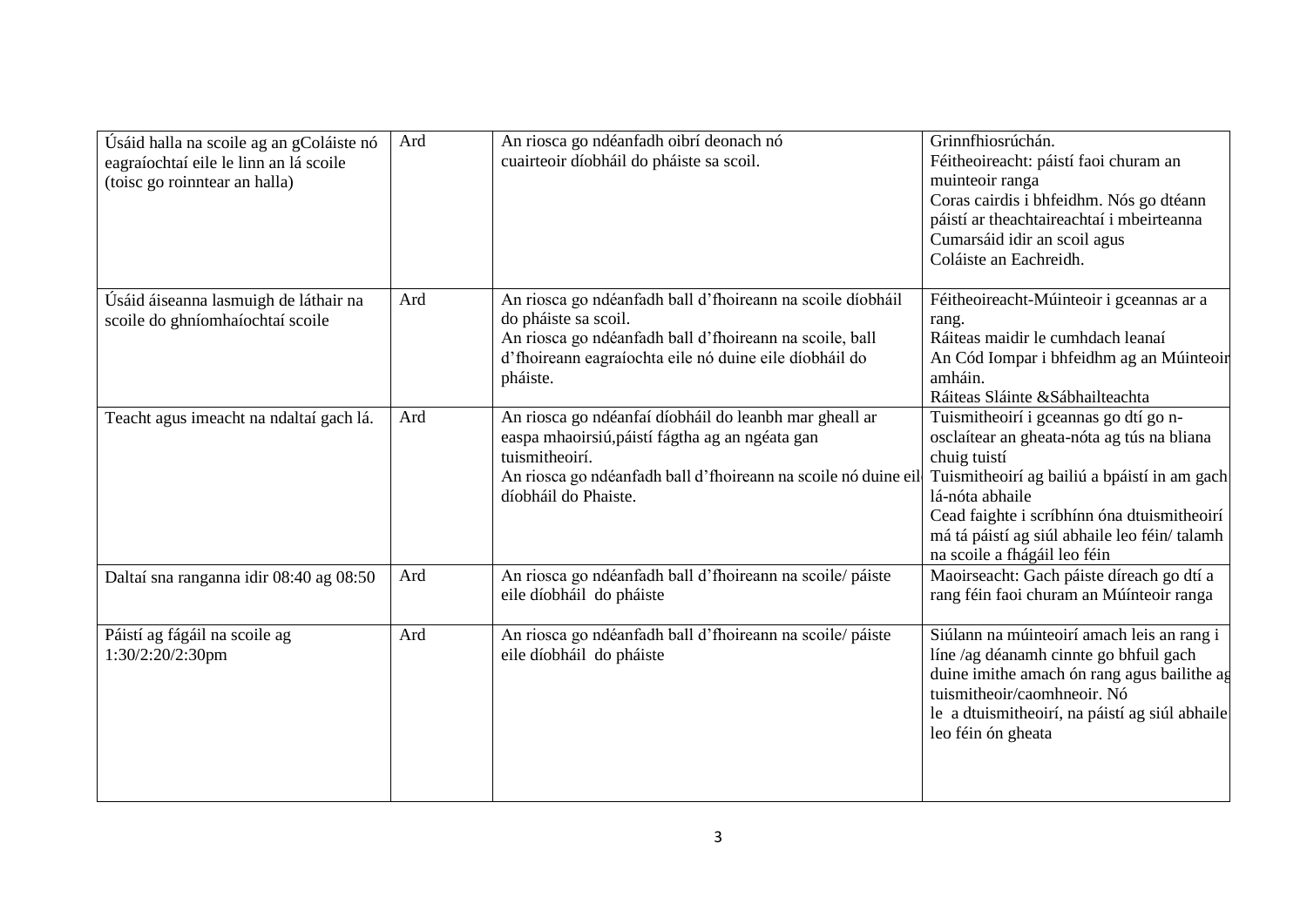| Páistí ag fágáil na scoile i rith an lae<br>scoile                                                                                                                                                                                                                                                                                                                                                                                                                                                                                   | Ard | An riosca go ndéanfadh ball d'fhoireann na scoile/ páiste<br>eile díobháil do pháiste | Tuismitheoir le glaoch ar an oifig.<br>Síniú amach ag teastáil do pháiste atá ag<br>imeacht luath ó thuismitheoir atá á mbailiú         |
|--------------------------------------------------------------------------------------------------------------------------------------------------------------------------------------------------------------------------------------------------------------------------------------------------------------------------------------------------------------------------------------------------------------------------------------------------------------------------------------------------------------------------------------|-----|---------------------------------------------------------------------------------------|-----------------------------------------------------------------------------------------------------------------------------------------|
| Páistí ag teacht ar scoil déanach                                                                                                                                                                                                                                                                                                                                                                                                                                                                                                    | Ard | An riosca go ndéanfadh ball d'fhoireann na scoile/ páiste<br>eile díobháil do pháiste | Tuismitheoir le glaoch ar an oifig.<br>Síniú isteach ag teastáil do pháistí a bhíonn<br>déanach                                         |
| Maoirsiú páistí sa rang                                                                                                                                                                                                                                                                                                                                                                                                                                                                                                              | Ard | An riosca go ndéanfadh ball d'fhoireann na scoile/páiste<br>eile díobháil do pháiste  | Cód Iompar<br>Múinteoir i gceannas. Ní bhíonn páistí<br>fágtha sa seomra ranga leo féin                                                 |
| Maoirsiú páistí ar an gclós                                                                                                                                                                                                                                                                                                                                                                                                                                                                                                          | And | An riosca go ndéanfadh ball d'fhoireann na scoile/ páiste<br>eile díobháil do pháiste | Polasaí Dualgais Clóis/Maoireseacht<br>Bailíonn na múinteoirí ranga na páistí ón<br>gclós nuair a bhualann an chloigín.                 |
| Cúram daltaí a bhfuil<br>soghontachtaí/riachtanais shainiúla acu<br>de nós<br>Daltaí de bhunadh mionlach<br>$\bullet$<br>eitneach/imircigh<br>Baill den Lucht Siúil<br>$\bullet$<br>Leanaí atá leispiach, aerach,<br>$\bullet$<br>déghnéasach nó trasinscneach<br>Daltaí a mheastar a bheith<br>$\bullet$<br>leispiach, aerach, déghnéasach<br>nó trasinscneach<br>Daltaí a bhaineann le creidimh<br>$\bullet$<br>reiligiúnacha mionlaigh<br>Leanaí i gcúram<br>$\bullet$<br>Leanaí ar an gCóras Fógartha<br>٠<br>um Chosaint Leanaí | Ard | An riosca go ndéanfadh ball d'fhoireann na scoile díobháil<br>do pháiste sa scoil.    | Ráiteas maidir le cumhdach leanaí<br>Polasaí Frithbhulaíochta agus Ciapadh<br>gnéis<br>Múintear an Plean scoile OSPS<br>Féitheoireacht. |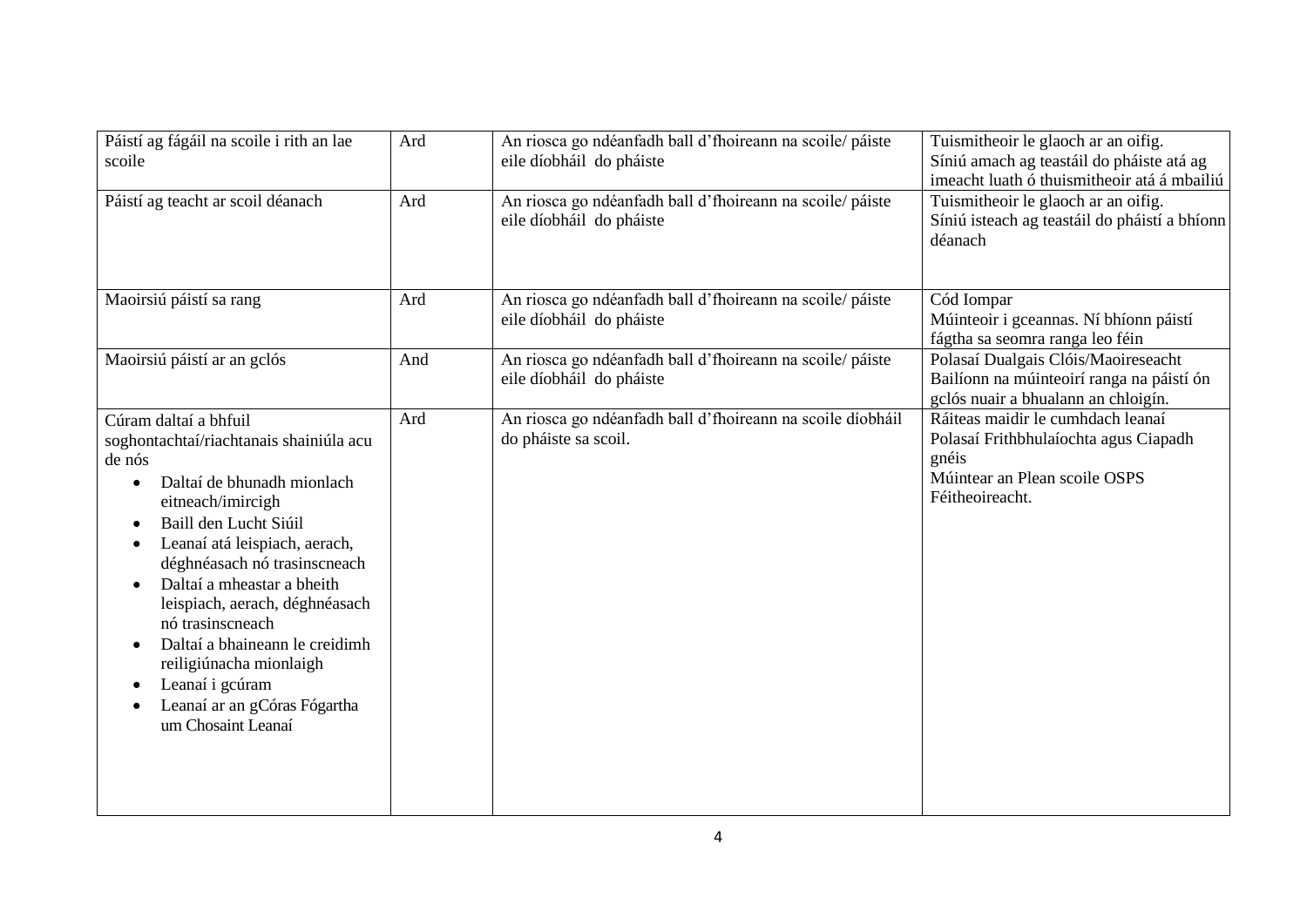| Múineadh sa seomra ranga                                                                                                                                                                                                                                                                                                                                                                                                                                                                                                                                                                        | Meán | An riosca go ndéanfadh ball d'fhoireann na scoile díobháil<br>do pháiste sa scoil.                                                                                                                                                                                                                   | Fuinneoga sna seomraí ranga.<br>Cód Iompar na Scoile<br>Ráiteas maidir le cumhdach leanaí                                                                                                                                                                                                          |
|-------------------------------------------------------------------------------------------------------------------------------------------------------------------------------------------------------------------------------------------------------------------------------------------------------------------------------------------------------------------------------------------------------------------------------------------------------------------------------------------------------------------------------------------------------------------------------------------------|------|------------------------------------------------------------------------------------------------------------------------------------------------------------------------------------------------------------------------------------------------------------------------------------------------------|----------------------------------------------------------------------------------------------------------------------------------------------------------------------------------------------------------------------------------------------------------------------------------------------------|
| Bulaíocht a chosc agus caitheamh leis<br>an mbulaíocht i measc na ndaltaí                                                                                                                                                                                                                                                                                                                                                                                                                                                                                                                       | Meán | An riosca go ndéanfadh páiste eile díobháil do pháiste<br>sa scoil.                                                                                                                                                                                                                                  | Tá Beartas Frithbhulaíochta ag an scoil a<br>chloíonn go hiomlán le riachtanais<br>Nósanna Imeachta Frithbhulaíochta do<br>Bhunscoileanna agus Iar-<br>bhunscoileanna na Roinne.<br>Plean scoile OSPS                                                                                              |
| Earcú foirne scoile ar a n-áirítear -<br>Múinteoirí/CRSanna<br>$\bullet$<br>Feighlí/Rúnaí/Glantóirí<br>٠<br>Cóitseálaithe Spóirt<br>$\bullet$<br>Teagascóirí Seachtracha /Aoi-<br>$\bullet$<br>Chainteoirí<br>Oibrithe deonacha<br>/Tuismitheoirí i mbun<br>gníomhaíochtaí scoile<br>Cuairteoirí/conraitheoirí i<br>$\bullet$<br>láthair sa scoil le linn uaireanta<br>scoile<br>Cuairteoirí/conraitheoirí i<br>láthair sa scoil tar éis<br>gníomhaíochtaí scoile<br>Cuairteoirí/conraitheoirí chun<br>$\bullet$<br>tacú le spóirt agus<br>gníomhaíochtaí Curclam agus<br>seach-churaclaim eile | Meán | An riosca díobhála gan bheith sonraithe ag an bhfoireann<br>scoile.<br>An riosca díobhála gan bheith tuairiscithe i gceart agus go<br>pras ag an bhfoireann scoile.<br>An riosca go ndéanfadh ball d'fhoireann na scoile,<br>ball d'fhoireann eagraíochta eile nó duine eile<br>díobháil do pháiste. | Tá cóip de Ráiteas na scoile maidir le<br>Cumhdach Leanaí tugtha do gach ball<br>d'fhoireann na scoile<br>Foireann na scoile le díriú isteach ar<br>an modúl oiliúna agus aon oiliúint eile<br>go bhfuil ar fháil ar líne ón PDST.<br>Grinnfhiosrúchán.<br>Cód Iompar na Scoile<br>Féitheoireacht. |
| Úsáid físeán/fótagrafaíochta/meán eile<br>chun ócáidí scoile a thaifead                                                                                                                                                                                                                                                                                                                                                                                                                                                                                                                         | Meán | An riosca go ndéanfadh ball d'fhoireann na scoile díobháil<br>do phaiste sa scoil.                                                                                                                                                                                                                   | Polasaí ghrianghraif/teicneolaíochta agus<br>AUP-úsáidtear fearas scoile amháin                                                                                                                                                                                                                    |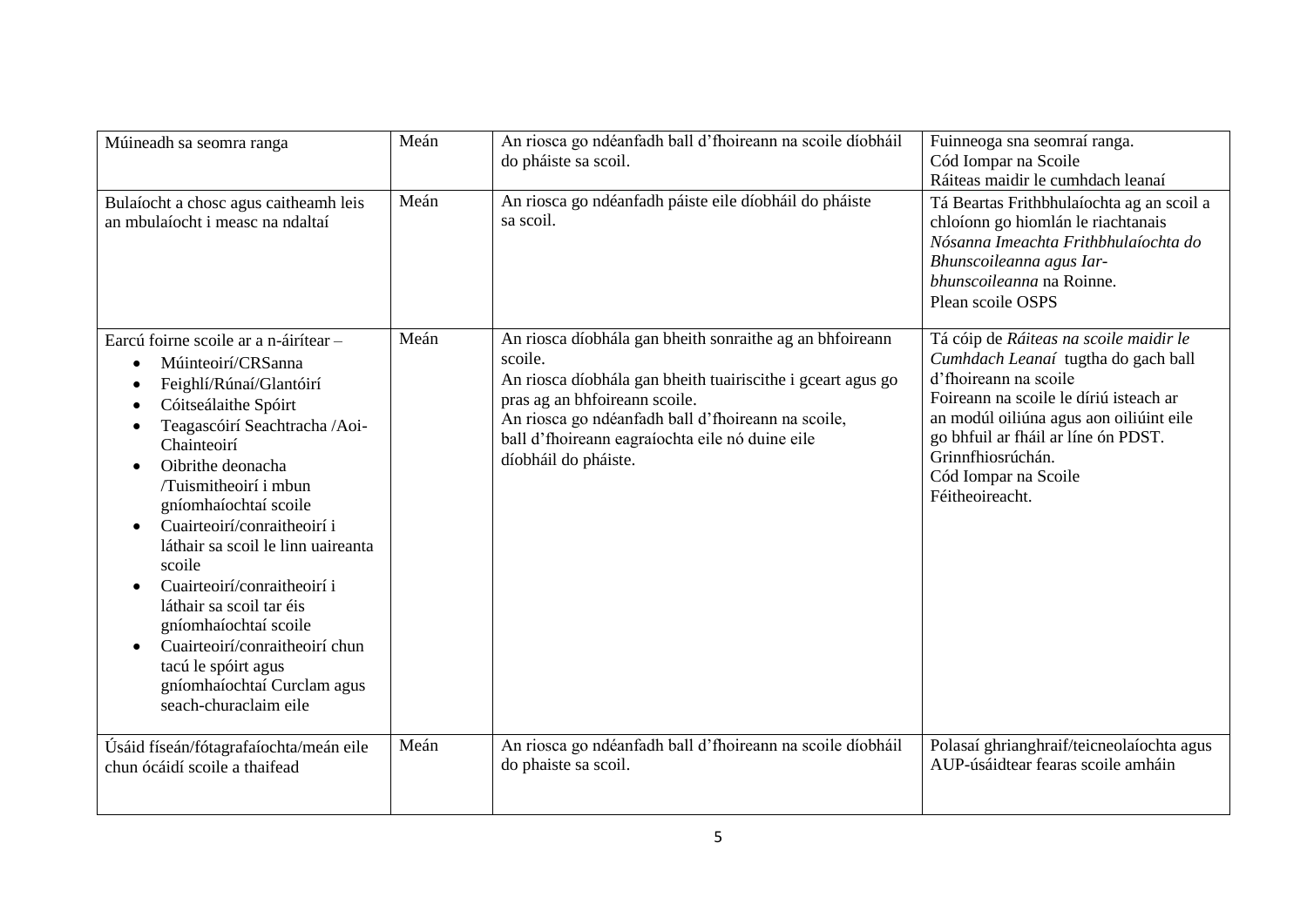| Úsáid na Teicneolaíochta Faisnéise agus<br>Cumarsáide ag na daltaí ar scoil | Meán | An riosca go ndéanfaí díobháil do pháiste mar gheall ar<br>bhulaíocht ar an bpáiste.                                                                                                                                                                                                                                                                                                  | Polasaí Teicneolaíochta agus AUP.<br>An Bheartas Frithbhulaíochta<br>Cód iompar na scoile<br>Ceachtanna Webwise                                                                                                                                                                                                                                                                                                                                                                                                                   |
|-----------------------------------------------------------------------------|------|---------------------------------------------------------------------------------------------------------------------------------------------------------------------------------------------------------------------------------------------------------------------------------------------------------------------------------------------------------------------------------------|-----------------------------------------------------------------------------------------------------------------------------------------------------------------------------------------------------------------------------------------------------------------------------------------------------------------------------------------------------------------------------------------------------------------------------------------------------------------------------------------------------------------------------------|
| Teagasc agus Foghlam ar líne ar bhonn<br>cianda                             |      | An riosca go ndéanfadh ball d'fhoireann na scoile,<br>ball d'fhoireann eagraíochta eile nó duine eile<br>díobháil do pháiste.<br><b>Baoil GDPR</b><br>An riosca go ndéanfaí díobháil do pháiste mar gheall ar<br>bhulaíocht ar an bpáiste.<br>Go mbeidh páistí ag baint mí-úsáid as na seomraí 'chat'<br>An riosca go ndéanfaí díobháil do leanbh mar gheall ar<br>easpa mhaoirseacht | Polasaí Teicneolaíochta agus AUP.<br>An Bheartas Frithbhulaíochta<br>Cód iompar na scoile<br>Cead a fháil ón tuismitheoirí Teams a<br>úsáid.<br>Nasc laidir idir scoil agus baile.<br>Tá beartas agus nósanna imeachta<br>soiléire ar bun ag an scoil i leith teagasc<br>agus foghlam ar líne<br>Comhordanáitheoir Teicneolaíochta ar<br>fail chun tacú le<br>tuismitheoirí/páistí/múinteoirí<br>Uaireanta CLASS chun maolú a<br>dhéanamh ar an drochthionchar a bhí ag<br>Covid-19 ar fhoghlaim agus folláine<br>daltaí/scoláirí |
| Mic léinn atá ar thaithí oibre sa scoil                                     | Meán | An riosca go ndéanfadh mac léinn díobháil do pháiste.                                                                                                                                                                                                                                                                                                                                 | Féitheoireacht- Múinteoir ranga i gconaí i<br>gceannas<br>Cód Iompar na scoile<br>Ráiteas maidir le cumhdach leanaí<br>Grinnfhiosrúchán.                                                                                                                                                                                                                                                                                                                                                                                          |
| Múineadh duine-le-duine                                                     | Meán | An riosca go ndéanfadh ball d'fhoireann na scoile díobháil<br>do phaiste sa scoil.                                                                                                                                                                                                                                                                                                    | Tá beartas agus nósanna imeachta soiléire<br>ar bun ag an scoil i leith comhairlithe<br>duine-le-duine.<br>Cead na tuismitheoirí faighte roimh réidh<br>Gloine sa dhoras/ doras ar oscailt                                                                                                                                                                                                                                                                                                                                        |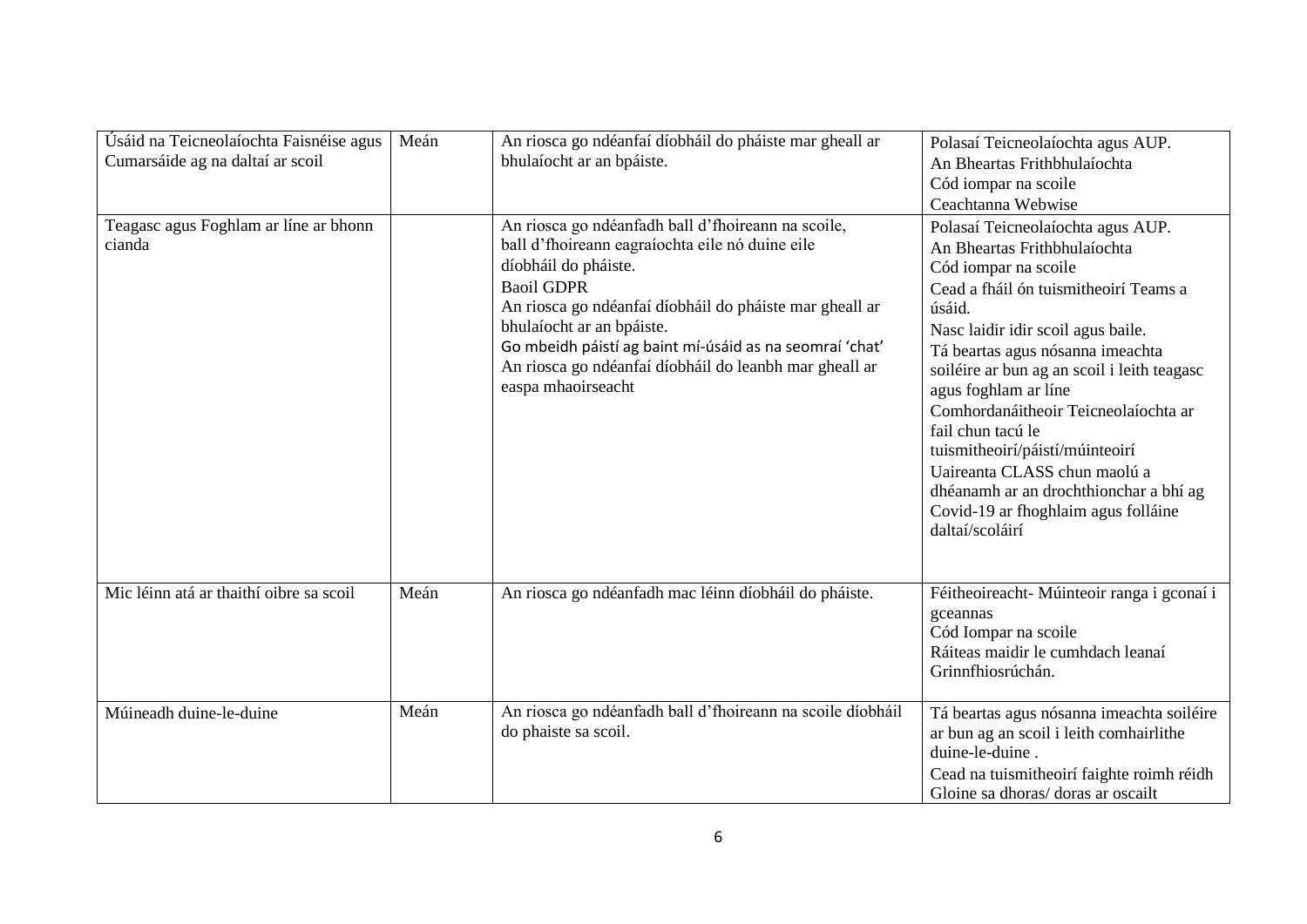|                                                                                                                     |               |                                                                                                                                                                           | Fuinneog sa seomra.                                                                                                                                                              |
|---------------------------------------------------------------------------------------------------------------------|---------------|---------------------------------------------------------------------------------------------------------------------------------------------------------------------------|----------------------------------------------------------------------------------------------------------------------------------------------------------------------------------|
| Soláthar curaclaim i leith OSPS, OCG,<br>Bí Sábháilte                                                               | Meán          | An riosca nach múintear é.                                                                                                                                                | Polasaí OSPS.                                                                                                                                                                    |
| Úsáid foirgneamh na Scoile ag Eagrais<br>Eile tar éis am scoile:<br>Iar aire, ealaín, ceol, Spóirt tar éis scoile   | Meán          | Diobháil déanta ag duine fásta ar pháiste                                                                                                                                 | Árachas agus polasaí féin ag na grúpaí seo<br>Ráiteas maidir le cumhdach leanaí<br>Cead Bord Bainistíochta na scoile<br>Féitheoireacht.<br>Grinnfhiosrúchán.                     |
| Ócáidí tiomsaithe airgid a mbíonn daltaí<br>gafa leo                                                                | Íseal         | An riosca go ndéanfaí díobháil do pháiste mar gheall ar<br>bhulaíocht ar an leanbh.                                                                                       | Tá Beartas Frithbhulaíochta ag an scoil a<br>chloíonn go hiomlán le riachtanais<br>Nósanna Imeachta Frithbhulaíochta do<br>Bhunscoileanna agus Iar-<br>bhunscoileanna na Roinne. |
| Daltaí ar theachtaireachtaí ar fud na<br>scoile                                                                     | Íseal         | Diobháil déanta ag pearsanra scoile                                                                                                                                       | Nós go dteann páistí ar theachtaireachtaí<br><i>i</i> mbeirteanna                                                                                                                |
| Fón Póca                                                                                                            | <i>fseal</i>  | Ábhar mí-oiriúnach<br>bullaíocht<br>teagmháil le daoine taobh amuigh den scoil                                                                                            | Polasaí fón póca<br>Cód iompar na scoile                                                                                                                                         |
| Bainistíocht ar iompar dúshlánach<br>agus úsáid srianta nuair is cuí                                                | Íseal         | An riosca go ndéanfadh ball d'fhoireann na scoile díobháil<br>do pháiste sa scoil.<br>An riosca go ndéanfaí díobháil do pháiste mar gheall<br>ar bhulaíocht ar an leanbh. | Cód iompar na scoile                                                                                                                                                             |
| Cur i bhfeidhm smachtbhannaí mar<br>chuid den Chód Iompair - coimeáid,<br>tógaíl gutháin srl<br>: ag an mhúinteoir  | <i>f</i> seal | Bulaíocht<br>Diobháil déanta ar pháiste                                                                                                                                   | Ráiteas maidir le cumhdach leanaí<br>Polasaí frithbhulaíochta<br>Cód iompar agus rialacha scoile                                                                                 |
| Cur i bhfeidhm smachtbhannaí mar<br>chuid den Chód Iompair - coimeáid,<br>tógáil gutháin srl<br>: ag an phríomhoide | <i>fseal</i>  | diobháil déanta ar pháiste<br>príomhoide leo féin in oifig le páiste                                                                                                      | Ráiteas maidir le cumhdach leanaí<br>Cód iompar na Scoile<br>Polasaí go dtéann beirt ar theachtaireacht i<br>gcónaí - doras na hoifige fágtha ar oscailt                         |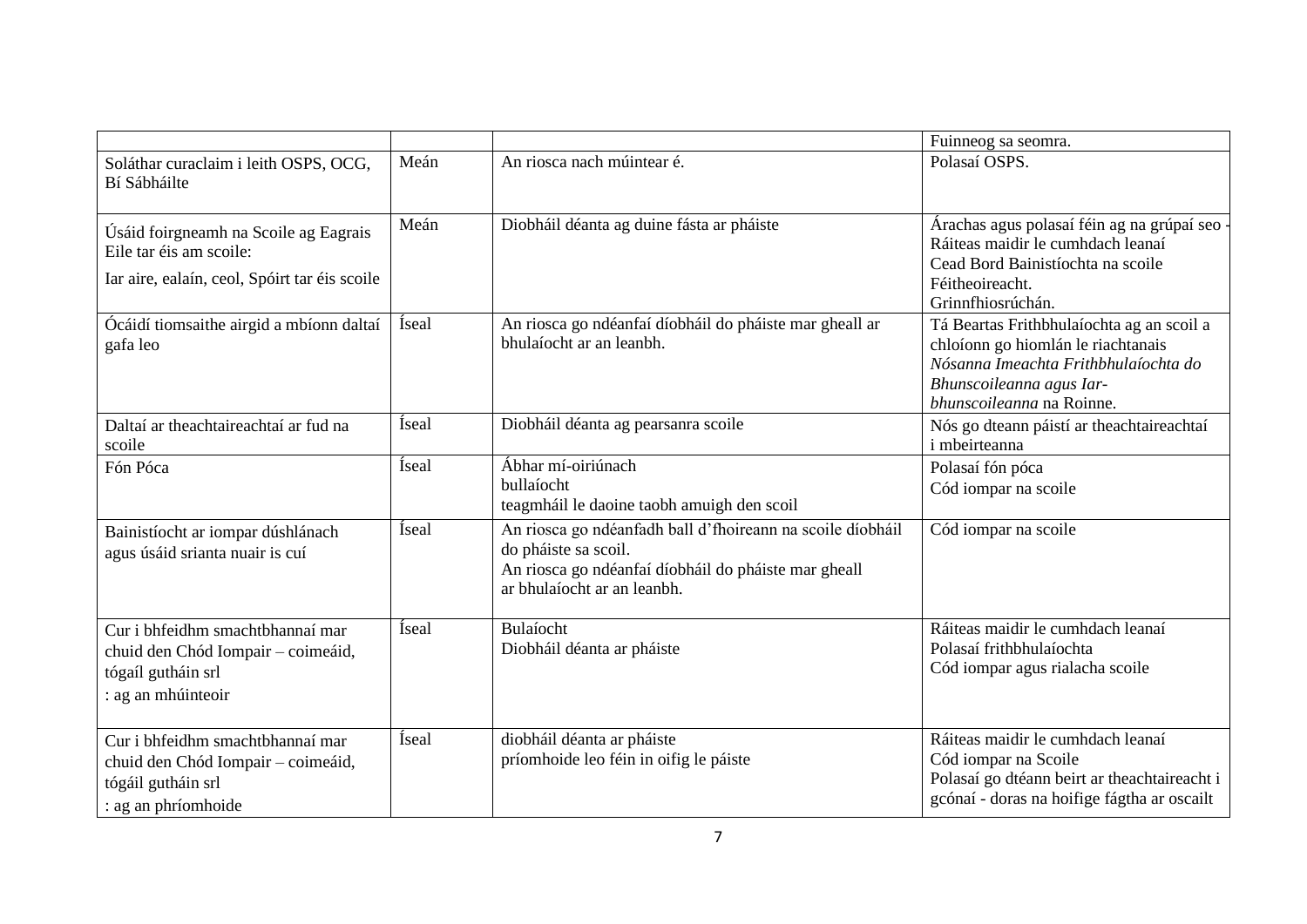| Taispeaint físeáin sa rang | <b>Iseal</b> | Scannáin nach bhfuil feiliúnach don aoisghrúpa | Ráiteas maidir le cumhdach leanaí<br>Nós i bhfeidhm nach gcuirtear aon fhíseán<br>ar siúl do pháistí atá faoi aois<br>Priomhoide ar an eolas roimh físeáin a chuil<br>ar siúl |
|----------------------------|--------------|------------------------------------------------|-------------------------------------------------------------------------------------------------------------------------------------------------------------------------------|

**Nóta Tábhachtach:** Is ceart a thabhairt faoi deara gurb é atá i gceist le baol i gcomhthéacs na measúnachta riosca seo ná an riosca "díobhála" mar a shainmhínítear é san Acht um Thús Áite do Leanaí 2015 agus nach é an riosca ginearálta i leith sláinte agus sábháilteachta atá i gceist. Leagtar amach an tsainmhíniú ar an "díobháil" i gCaibidil 4 de na Nósanna Imeachta um Chosaint Leanaí do *Bhunscoileanna agus Iarbhunscoileanna 2017.*

Agus é ag tabhairt faoin measúnacht riosca seo, tá gach dícheall déanta ag an mbord bainistíochta chun a shonrú sa mhéid gur féidir é na rioscaí díobhála atá ábhartha don scoil agus chun a chinntiú go mbíonn nósanna imeachta leordhóthanacha ar bun chun gach riosca atá sonraithe a bhainistiú. Cé nach féidir gach riosca díobhála a thuar agus a bhaint, tá na nósanna imeachta atá liostaithe sa mheasúnacht riosca seo ar bun ag an scoil chun na rioscaí a bhainistiú agus a mhaolú sa mhéid gur féidir é.

Chuir an Bord Bainistíochta an mheasúnacht riosca seo i gcrích ar ......... [dáta]. Athbhreithneofar é mar chuid den athbhreithniú bliantúil ar Ráiteas na Scoile maidir le Cumhdach Leanaí.

| Sínithe | ∩÷∩<br>ala<br>. |
|---------|-----------------|
|---------|-----------------|

Cathaoirleach, An Bord Bainistíochta